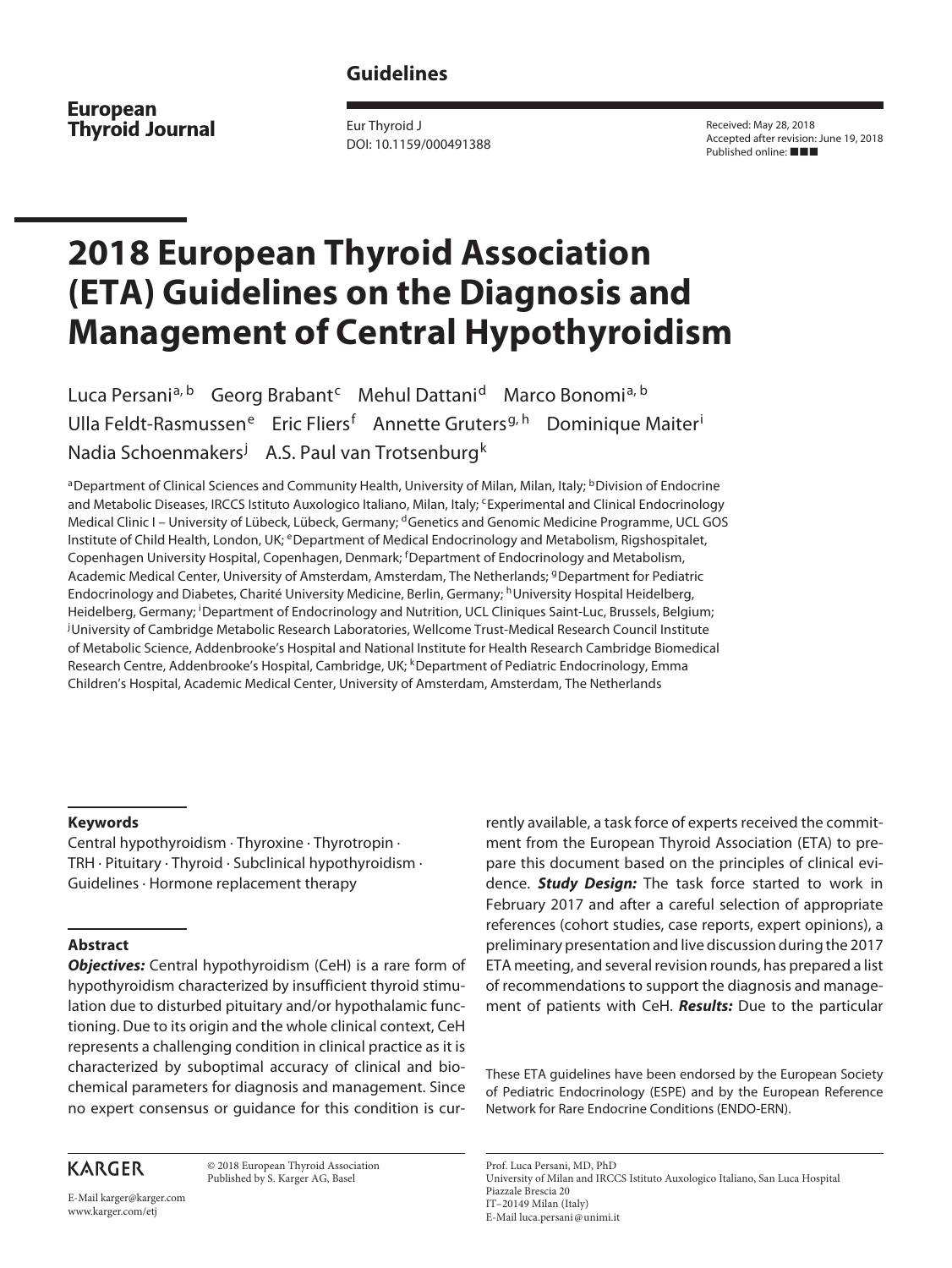challenges of this rare condition in the different ages, the target users of this guidance are pediatric and adult endocrinologists. Experts agreed on the need to recognize and treat overt CeH at all ages, whereas treatment of milder forms may be dispensable in the elderly (>75 years). *Conclusions:* Despite the lack of randomized controlled clinical trials, the experts provide 34 recommendations supported by variable levels of strength that should improve the quality of life of the affected patients and reduce the metabolic and hormonal consequences of inadequate management.

> © 2018 European Thyroid Association Published by S. Karger AG, Basel

## **Introduction**

Central hypothyroidism (CeH) is a disorder characterized by defective thyroid hormone production due to insufficient stimulation by thyrotropin (TSH) of an otherwise normal thyroid gland. This condition is the consequence of anatomic or functional disorders of the pituitary gland (secondary hypothyroidism) or the hypothalamus (tertiary hypothyroidism) causing variable alterations of TSH secretion [1, 2].

The failure of thyrotrope cells is frequently part of multiple pituitary hormone deficiency (MPHD), a condition complicating both diagnosis and clinical management of CeH. Congenital CeH can be moderate to severe in approximately half of the cases and consequently affect neurodevelopment [3]. In these cases, a delayed onset of treatment causes irreversible neurological defects. More frequently, diagnosis is made biochemically and should be suspected in every individual with low circulating free thyroxine (FT4) concentrations (free thyroxine index, FTI, can be a valuable alternative if FT4 determination is not available) associated with low or normal serum TSH. Therefore, CeH represents a major false negative result of the "reflex TSH strategy," which is a widely accepted method for screening thyroid function by a first-line TSH measurement [4–7]. CeH can significantly affect quality of life at all ages. Therefore, the existence of CeH should always be ruled out in all patients with hypothalamic-pituitary disorders.

## **Epidemiology**

CeH most frequently occurs as a sporadic form of hypothyroidism. It can affect patients of all ages and, despite the recent discovery of X-linked forms of CeH, there is no evidence of a sex predominance. The prevalence of CeH was estimated to range from 1:16,000 to about 1:100,000 in the general adult or neonatal populations [4, 8–10]. Such variable prevalence probably depends upon several factors, including ethnicity but also differences in sensitivity of the diagnostic strategies.

#### **Pathogenesis**

The mechanisms underlying CeH pathogenesis variably involve both the hypothalamus and pituitary, but they are still undetermined in several cases. Inheritable conditions are the major cause of CeH in newborns and infants (Table 1), while gene mutations can also be the underlying cause of CeH with a delayed onset during childhood or even later in life up to adulthood. Expansive lesions of the hypothalamic/pituitary region constitute the major cause of acquired CeH. However, head trauma, vascular accidents, autoimmunity, hemochromatosis or iron overload, and several iatrogenic mechanisms account for a significant number of CeH cases. The causes of CeH are summarized in Table 2.

The pathological mechanisms accounting for CeH are: (a) impaired thyrotrope stimulation or alterations in the thyroid hormone feedback set point (e.g., TRH resistance or *TBL1X* mutations) [11–13]; (b) reduced pituitary reserve of thyrotropin (e.g., *TSHβ* mutations or an insufficient thyrotrope population); (c) poor intrinsic biological activity of secreted TSH molecules [14–18].

## **The Path**

Due to its origin and the whole clinical context, CeH represents a challenging condition in clinical practice. Since no expert consensus or guidance for this condition is currently available, at the end of 2016, the European Thyroid Association (ETA) Executive Committee formed a task force to draft the clinical practice guidelines for the diagnosis and management of CeH. A chairperson was identified (L.P.) and 7 additional members were selected (G.B., U.F.-D., E.F., D.M., N.S., P.T.) and subsequently approved by the ETA Guidelines Board and Executive Committee on the basis of their clinical expertise in the field. Three additional experts (M.B., M.D., A.G.), including two of the European Society of Pediatric Endocrinology (ESPE), were selected to give further inputs to the ETA task force. The members of the task force declare no conflict of interest and worked without any financial support. The draft guid-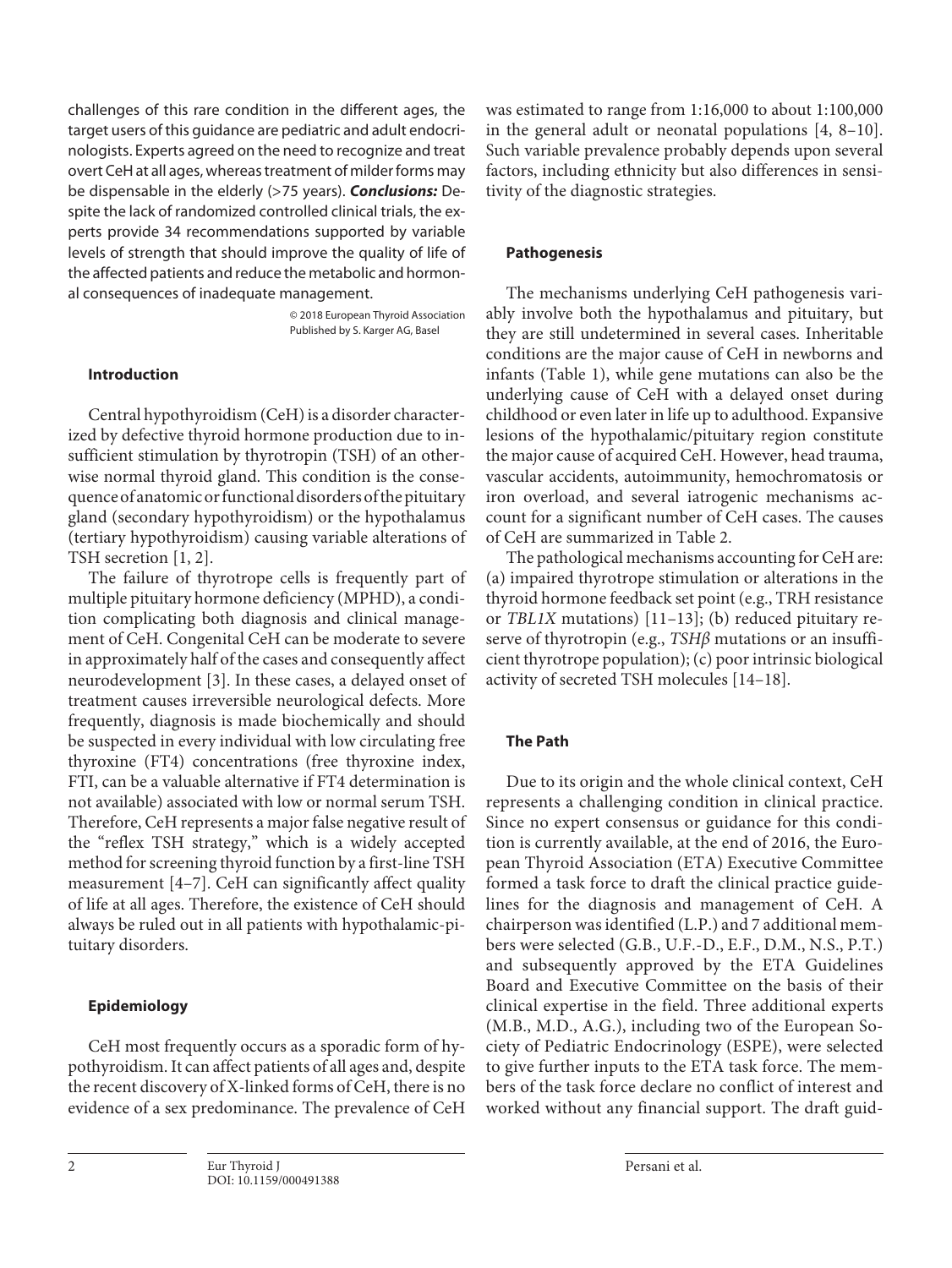| Table 1. Candidate genes in inheritable forms of central hypothyroidism (CeH) and related phenotypes |  |  |
|------------------------------------------------------------------------------------------------------|--|--|
|------------------------------------------------------------------------------------------------------|--|--|

| Genes (OMIM*)          | Inheritance and phenotype (OMIM#)                                                                                                                                                                                                                                                                   |
|------------------------|-----------------------------------------------------------------------------------------------------------------------------------------------------------------------------------------------------------------------------------------------------------------------------------------------------|
| TSHβ (188540)          | Recessively inherited isolated CeH of neonatal onset with low TSH, high a-GSU and<br>normal PRL concentrations, pituitary hyperplasia reversible on L-T4 replacement<br>(275100)                                                                                                                    |
| TRHR (188545)          | Recessively inherited CeH with normal TSH and low PRL concentrations, blunted TSH/<br>PRL responses to TRH, male index cases referred for growth retardation or overweight<br>during childhood, 1 female proband referred for prolonged neonatal jaundice; no lactation<br>defect in affected women |
| TBL1X (300196)         | X-linked mild isolated CeH, normal TSH concentrations, impaired hearing                                                                                                                                                                                                                             |
| <i>IGSF1</i> (300137)  | X-linked CeH (affecting males and females with skewed X chromosome inactivation),<br>associated with low PRL, variable GH deficiency, metabolic syndrome, and postpubertal<br>macroorchidism $(+2.0$ SDS $)$ (300888)                                                                               |
| <i>POU1F1</i> (173110) | Dominantly or recessively inherited CeH of variable age of onset, combined with GH and<br>PRL defects, prominent forehead, midface hypoplasia, depressed nose (613038)                                                                                                                              |
| PROP1 (601538)         | Recessively inherited CeH with variable age of onset, combined with GH, PRL, LH/FSH<br>defects, and delayed ACTH deficiency, small to large pituitary volume (262600)                                                                                                                               |
| HESX1 (601802)         | Dominantly or recessively inherited hypopituitarism associated with septo-optic dysplasia<br>(182230)                                                                                                                                                                                               |
| SOX3 (313430)          | X-linked hypopituitarism, anterior pituitary hypoplasia with ectopic posterior pituitary,<br>persistent cranio-pharyngeal canal, and learning difficulties (312000)                                                                                                                                 |
| SOX2 (184429)          | Dominantly inherited variable hypopituitarism, pituitary hypoplasia, microphthalmia,<br>variable learning difficulties (206990)                                                                                                                                                                     |
| OTX2 (600037)          | Dominantly inherited hypopituitarism, anterior pituitary hypoplasia with ectopic<br>posterior pituitary, and ocular defects (ano/microphthalmia/retinal dystrophy) (610125)                                                                                                                         |
| LHX3 (600577)          | Recessively inherited hypopituitarism with inconstant ACTH defect, small to large<br>pituitary, short and rigid cervical spine, and variable hearing defect (221750)                                                                                                                                |
| LHX4 (602146)          | Dominant or recessively inherited variable hypopituitarism, anterior pituitary hypoplasia<br>with ectopic posterior pituitary, Arnold-Chari syndrome, corpus callosum hypoplasia<br>(262700)                                                                                                        |
| <i>NFKB2</i> (164012)  | Dominantly inherited DAVID syndrome (variable immune deficiency and ACTH defect)<br>with variable GH and TSH deficiency (615577)                                                                                                                                                                    |
| CHD7 (608892)          | Dominantly inherited CHARGE syndrome (coloboma, heart anomaly, choanal atresia,<br>retardation, genital, and ear anomalies) with ectopic posterior pituitary and variable LH/<br>FSH, TSH, and GH defects (214800)                                                                                  |
| FGFR1 (136350)         | Dominantly inherited Kallmann syndrome (central hypogonadism and anosmia),<br>variable associations with defects of other pituitary hormones including TSH,<br>septo-optic dysplasia, and ectopic posterior pituitary                                                                               |
| FGF8 (600483)          | Recessively inherited Kallmann syndrome, variable associations with defects of other<br>pituitary hormones including TSH, holoprosencephaly, and corpus callosum agenesia                                                                                                                           |
| FOXA2 (600288)         | Dominant hypopituitarism with craniofacial and endoderm-derived organ abnormalities,<br>and hyperinsulinism                                                                                                                                                                                         |
| PROKR2 (607123)        | Variable hypopituitarism associated with septo-optic dysplasia or pituitary stalk<br>interruption, variable inheritance                                                                                                                                                                             |
| <i>LEPR</i> (601007)   | Recessively inherited hyperphagia and obesity, combined with central hypogonadism and<br>hypothyroidism (614963)                                                                                                                                                                                    |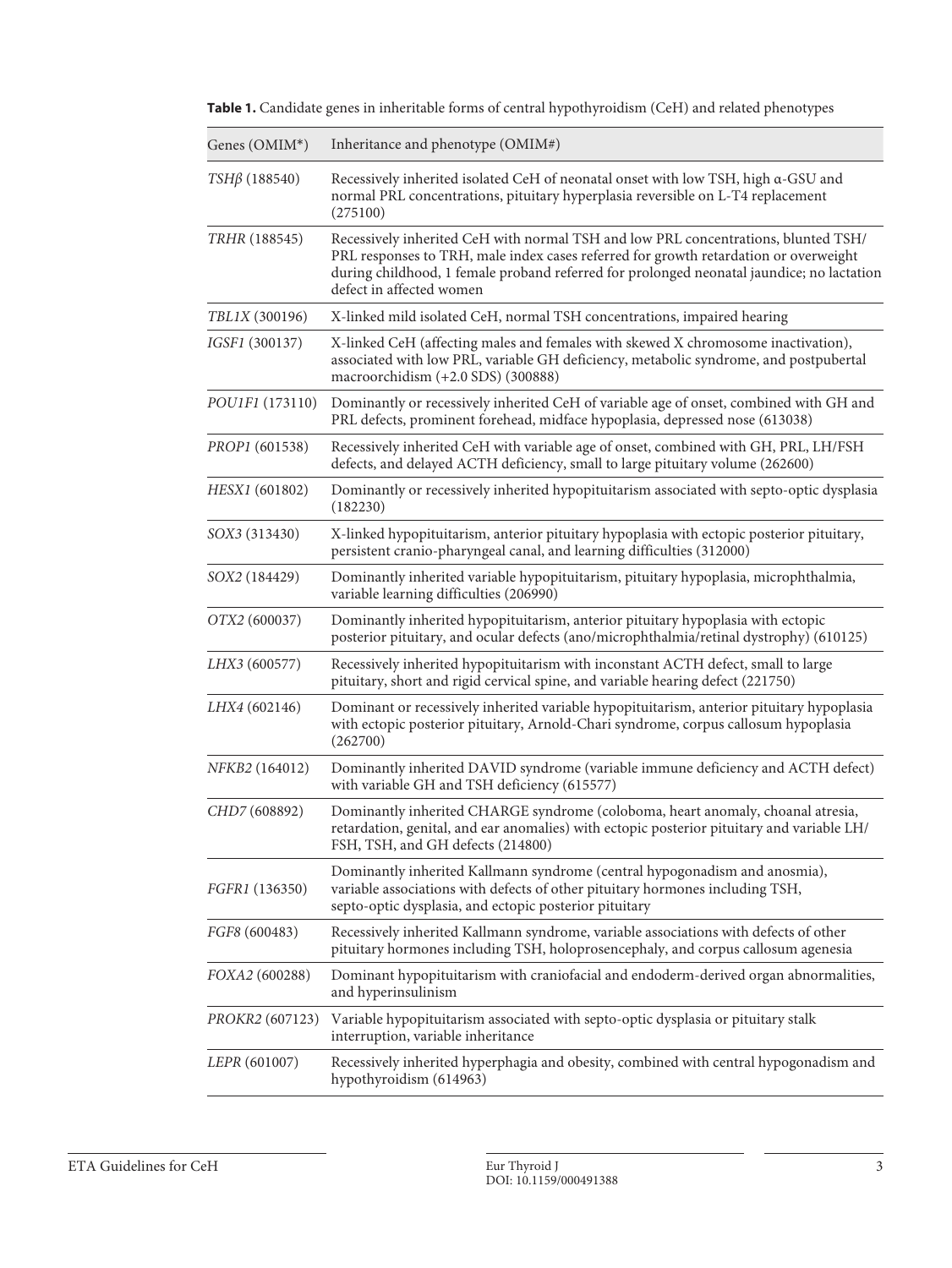**Table 2.** Causes of CeH

| Invasive and/or compressive<br>lesions of the pituitary sella<br>region | Pituitary macroadenomas<br>Craniopharyngiomas<br>Meningiomas or gliomas<br>Rathke cleft cysts<br>Metastatic seeding<br>Carotid aneurysm |
|-------------------------------------------------------------------------|-----------------------------------------------------------------------------------------------------------------------------------------|
| Iatrogenic causes                                                       | Cranial surgery or irradiation<br>Drugs (e.g., rexinoids, mitotane)                                                                     |
| Injuries                                                                | Head traumas<br>Traumatic delivery                                                                                                      |
| Vascular accidents                                                      | Pituitary infarction<br>Sheehan syndrome<br>Subarachnoid hemorrhage                                                                     |
| Autoimmune diseases                                                     | Postpartum hypophysitis<br>Lymphocytic hypophysitis                                                                                     |
| Infiltrative lesions                                                    | Iron overload<br>Sarcoidosis<br>Histiocytosis X                                                                                         |
| Inheritable defects                                                     | MPHDs or isolated CeH                                                                                                                   |
| Infective diseases                                                      | Tuberculosis<br>Mycoses<br>Syphilis                                                                                                     |

ance with the panel's recommendations was released at the end of March 2018 and posted in the "members' only" section of the ETA website for 4 weeks to receive comments.

## **Evaluation System and Grading for Recommendations**

A systematic literature review of relevant articles was performed by searching PubMed, using the terms "central hypothyroidism," "secondary hypothyroidism," and "tertiary hypothyroidism" up to February 2018. Records from personal files and references of relevant articles and textbooks were also included. The task force critically assessed the literature and identified high-quality studies on CeH. The study designs, the quality and consistency of the results, and the statistical analysis used to assess the effects of CeH treatment were carefully considered. It was appreciated that only 1 randomized controlled trial (RCT) was available and very few reports fulfilled the established criteria. Retrospective studies and expert opinions were also considered. For this reason, this document should be considered as an "expert guidance" for clinical endocrinologists. The task force rated the recommendations according to the GRADE system [19, 20]. The strength of each statement was classified as strong (1, a recommendation) or weak (2, a suggestion – not a recommendation), depending upon the clinical significance and weight of opinion favoring the statement. Strong recommendations are clinically important best practice and should be applied to most patients in most circumstances. In contrast, weak statements should be considered by the clinician and will be applicable best practice only to certain patients or under certain circumstances. The quality of the literature concerning each aspect of the statement was graded as follows:  $\emptyset$  OOO = very low quality (case reports, expert opinion);  $ØØOO = low$  quality (case series, case reports, expert opinion);  $\emptyset \emptyset \emptyset \bigcirc \emptyset =$  moderate quality (intervention short of RCT or large observational studies), and  $\emptyset$   $\emptyset$   $\emptyset$   $\emptyset$  = high quality (RCT evidence/meta-analysis). When appropriate, the level of evidence of some recommendations was upgraded based on studies conducted in primary hypothyroidism. The text and recommendations were then verified according to the AGREE II instrument [21].

## **Which Patients Are at Risk of CeH?**

The existence of CeH should be suspected in all subjects with a subnormal circulating concentration of FT4 together with an inappropriately low serum TSH. Importantly, thyroid hormone levels change markedly during childhood and adult reference intervals are not universally applicable to children [22]. Therefore, the establishment of the reference interval of TSH and FT4 is critical in the diagnosis of CeH as these values can be affected by age, gender, iodine nutrition, and ethnicity [23]. Manifestations of CeH are similar to those of primary hypothyroidism, but they can be masked by coexistent MPHD [1, 24, 25]. Therefore, CeH must be suspected and ruled out in all cases with a personal or familial history of hypothalamic-pituitary diseases or with manifestations pointing to a hypothalamic-pituitary lesion. Heritable CeH should also be ruled out in patients with hypothyroid manifestations associated with particular clinical phenotypes such as macroorchidism, or those with specific neurological manifestations or brain defects on MRI (see Tables 1, 2; Recommendations 1–7; all Recommendations are listed in Appendix 1).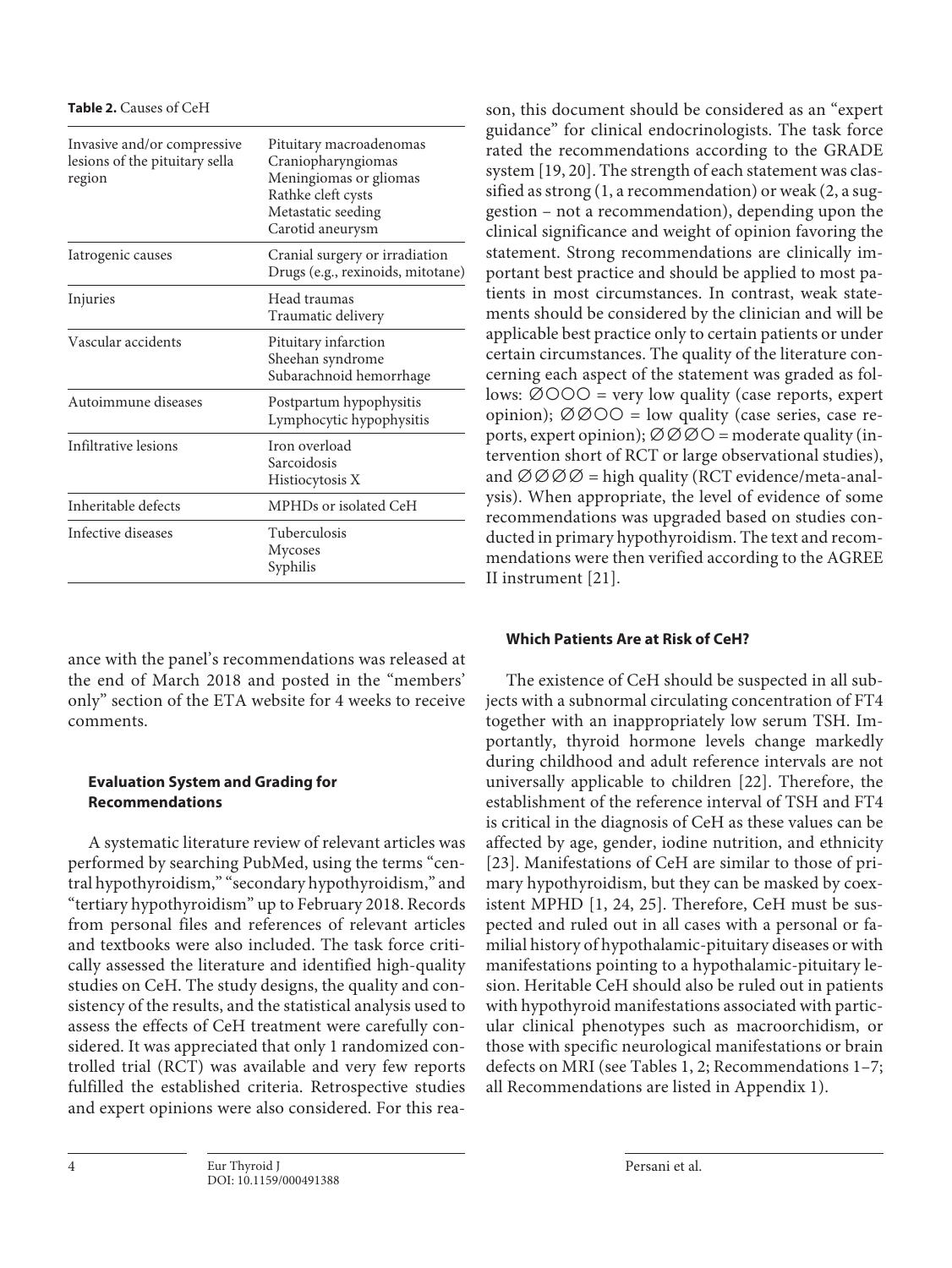## *Heritable CeH*

The number of candidate genes for heritable forms of isolated CeH or CPHDs has recently been expanded thanks to next generation sequencing (NGS). The specific manifestations of candidate gene defects are summarized in Table 1.

Heritable forms of CeH due to biallelic *TSHβ* mutations are associated with severe neonatal onset and characterized by the typical manifestations of congenital primary hypothyroidism (e.g., jaundice, macroglossia, hoarse cry, failure to thrive and retarded growth, umbilical hernia, hypotonia). If untreated within a few weeks of postnatal life, these patients develop cretinism comparable to patients with severe primary congenital hypothyroidism [26, 27]. Therefore, CeH must be ruled out in all infants with manifestations of congenital hypothyroidism and inappropriately low TSH concentrations.

Defective TRH action due to biallelic mutations in the *TRHR* gene has, to date, been described in few families [11, 28–30]. Though prolonged neonatal jaundice was reported in 1 female, even complete TRH resistance does not cause severe neonatal hypothyroidism. The diagnosis in 3 of 4 probands with biallelic *TRHR* mutations was made during childhood because of delayed growth accompanied by lethargy and fatigue or by overweight. However, complete TRH resistance was uncovered by genetic testing in 1 pregnant woman [11]. Blunted TSH and PRL responses to TRH testing suggest TRHR involvement [11], though normal responses have also been reported when TRHR function is not completely disrupted [30]. Interestingly, heterozygous relatives were reported to have hyperthyrotropinemia in 1 family [30].

Immunoglobulin superfamily member 1 gene (*IGSF1*) defects are the molecular cause of a recently described Xlinked syndrome including mild to moderate CeH. In this condition, CeH is associated with abnormal testicular growth leading to adult macroorchidism (+2.0 SDS) but with a tendency towards pubertal delay, low PRL and, rarely, reversible growth hormone (GH) deficiency [12, 31]. Some female carriers can also manifest CeH. Recent data indicate *IGSF1* as the most frequently implicated gene in congenital CeH [32].

Mutations in *TBL1X* are a second cause of X-linked cause of CeH. TBL1X, transducin-like protein 1, is an essential subunit of the nuclear receptor corepressor (NCoR)-silencing mediator for retinoid and thyroid hormone receptors (SMRT) complex, the major thyroid hormone receptor corepressor involved in T3-regulated gene expression. In addition to CeH, many patients exhibit hearing loss [13].

**Table 3.** Conditions with biochemical features that could lead to an erroneous CeH diagnosis

#### Non-thyroidal illness

Isolated maternal hypothyroxinemia (to be interpreted in the context of trimester-specific FT4 reference ranges for pregnant women)

L-T4 withdrawal syndrome

Recovery from thyrotoxicosis

Technical assay problems or interference, or defects in thyroxine-binding globulin (TBG defects in case of total T4 determination or calculation of FT4 index)

Drugs reducing TSH secretion (glucocorticoids, dopamine, cocaine, anti-epileptics or anti-psychotics, metformin)

Premature birth (delayed TSH rise in hypothyroid infants)

Allan-Herndon-Dudley syndrome (*MCT8* mutations)

*THRA* mutations (RTHa)

*TSHβ* mutations with conserved bioactivity but lost immunoreactivity of circulating TSH

Mutations in genes encoding transcription factors that regulate pituitary development are the major cause of heritable MPHDs. In these cases, CeH can be present at birth but can also have a delayed onset. It is associated with an increased mortality risk in newborns [33] and can be associated with variable manifestations, including hypoglycemia, growth and developmental delay, as well as extra-pituitary abnormalities (e.g., typical craniofacial or brain MRI defects) (Table 1). The recognition of CeH at neonatal screening and subsequent early diagnosis of congenital MPHD can prevent an impending life-threatening adrenal crisis. The most frequently identified mutations associated with MPHD are in *PROP1* [27, 34–37].

## *Acquired CeH Forms*

In addition to the classic hypothalamic-pituitary diseases (expansive lesions, hypothalamic or pituitary surgery, cranial irradiation, or inflammatory mechanisms), acquired CeH should be suspected in all patients with moderate to severe head trauma or vascular accident (see Table 2). The possibility of evolution of CeH should be ruled out in patients with pituitary lesions after the start of replacement therapies with recombinant human growth hormone (rhGH) or estrogen (see [1]) (Recommendation 8) as well as in those receiving particular drugs (Recommendation 9), in particular rexinoids (like bex-

ETA Guidelines for CeH 5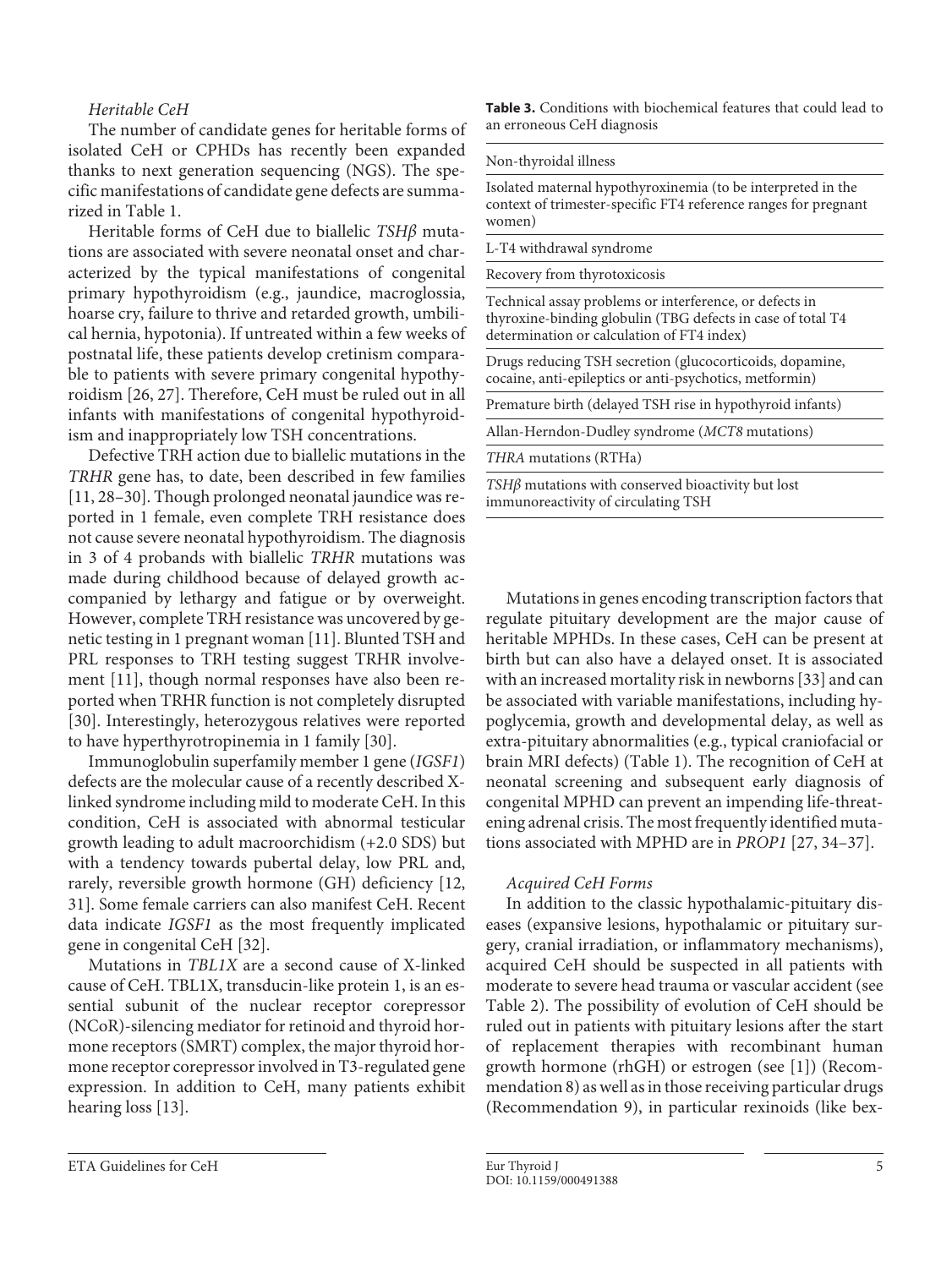

**Fig. 1.** Flow chart for the diagnosis and management of CeH. MRI, magnetic resonance imaging; CeH, central hypothyroidism; MPHD, multiple pituitary hormone defect; ES, empty sella; PSI, pituitary stalk interruption; PID, pituitary infiltrative disease; TBI, traumatic brain injury; VA, vascular accident; IO, iron overload or

hemochromatosis; rhGH, recombinant human growth hormone; COS, controlled ovarian stimulation. <sup>a</sup> Confirm low FT4 and inappropriately low TSH, and exclude conditions reported in Table 3. <sup>b</sup> See Table 1 for details. <sup>c</sup> See Table 4 for details.

arotene, an agonist of retinoid X receptor that is approved for clinical use, primarily for treatment of cutaneous Tcell lymphoma) [38] or mitotane (reported to exert toxic effects on thyrotropes) [39]. Several other drugs (e.g., glucocorticoids, anti-epileptics, somatostatin) have transient or controversial TSH-suppressive effects [1, 38] (see Table 3). The hypothyroid state is mild to moderate in most patients with acquired CeH, as the pituitary TSH reserve is rarely completely depleted [40, 41].

#### **How Can CeH Be Diagnosed?**

The diagnosis of CeH is generally made biochemically by the combined determination of serum TSH and FT4 (Fig. 1). Overt CeH is most frequently indicated by the combined findings of low FT4 with low or normal TSH concentrations [24, 25]. Nevertheless, some CeH patients with a predominant hypothalamic defect can have high

serum immunoreactive TSH concentrations, but devoid of full biological activity. In these cases, TSH elevations are similar to those generally found in subclinical or mild primary hypothyroidism and may lead to misdiagnosis [14–17, 30, 42]. The combination of low FT4 and inappropriately low TSH should be confirmed on two separate determinations and after the exclusion of several conditions that could lead to misdiagnosis and are listed in Table 3. In particular, the isolated finding of low FT3 is indicative of nonthyroidal illnesses or deiodinase defects rather than CeH.

In the absence of any technical problem or interference, the finding of low FT4 combined with an inappropriately low or normal TSH accurately delineates the diagnosis of overt forms of CeH, but the diagnosis of milder defects, characterized by FT4 concentrations still within the normal range (mild or hidden CeH), remains problematic. Since mild hypothyroidism can be associated with a reduced physical performance and metabolic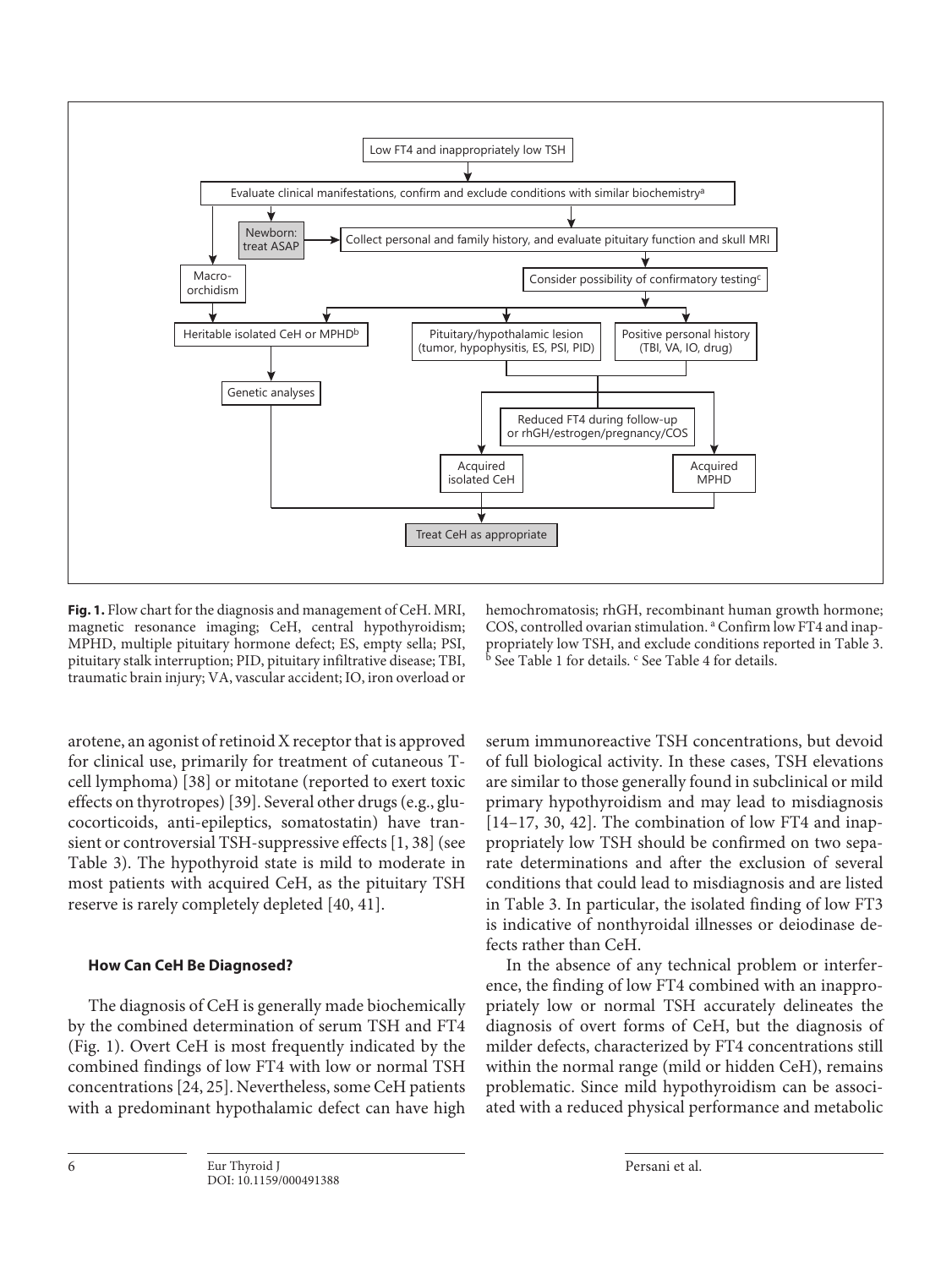**Table 4.** Tests and findings useful to support the diagnosis of CeH in uncertain conditions

| Evidence of CeH in first-degree relatives                                                                                                                              |
|------------------------------------------------------------------------------------------------------------------------------------------------------------------------|
| Delayed growth, macroorchidism, hearing loss, other signs of<br>hypothyroidism                                                                                         |
| Causative mutation(s) in CeH candidate gene(s)                                                                                                                         |
| Insufficiency of other pituitary hormone secretion                                                                                                                     |
| Blunted (<4 mU/L) or delayed (peak after 60 min) TSH<br>responses to TRH (200 µg i.v.)                                                                                 |
| Blunted nocturnal TSH surge                                                                                                                                            |
| Low TSH index (TSHI = $log$ TSH $[mU/L]$ + 0.1345 $\times$ FT4 $[pM])^a$                                                                                               |
| Otherwise unexplained alterations in variables of thyroid<br>hormone action (e.g., high cholesterol, bradycardia, low body<br>temperature, echocardiographic findings) |
| <sup>a</sup> TSHI reference interval $\pm$ SD: 2.70 $\pm$ 0.676 (see [42]).                                                                                            |

consequences, as well as with a decreased growth velocity in children, several additional determinations can be useful to support the diagnosis of patients with mild CeH (borderline low FT4) [1, 43–45] (Table 4). In particular, in patients under follow-up for hypothalamic/pituitary disease, the diagnosis of mild forms of CeH should be considered when serum FT4 decreases from higher values into the lower quartile of the normal range, in particular when a FT4 decrease >20% of previous values is seen despite a low or normal TSH (provided that the indices are measured in the same laboratory and by the same assay) [25]. In such context, an English group proposed the calculation of a TSH index based on the physiological log-linear relationship between circulating FT4 and TSH concentrations in a large reference population [46], and more recently a Brazilian group proposed the determination of echocardiographic parameters [47]. The relative application of the tests and findings reported in Table 4 depends upon the different settings and local regulations (Recommendations 10–14). The determination of the ratio between biological and immunological activity of circulating TSH in experimental biological assays may also be of diagnostic support in certain cases [14–18].

In addition, the task force agreed that a trial of thyroxine treatment over 3 months may be considered to verify its beneficial effects and to support the diagnosis of a mild form of CeH (borderline low FT4) in patients with otherwise unexplained hypothyroid manifestations.

## **When and How Should Genetic Analyses Be Performed?**

Genetic analyses should be performed in congenital or familial cases and in cases of CeH onset during childhood or at any age when the condition remains unexplained (Fig. 1). Genetic testing can also support the diagnosis of idiopathic mild forms of CeH (borderline low FT4). In index cases, genetic analyses should be performed by direct sequencing following a phenotype-driven approach or by NGS using a panel of candidate genes [36, 48] (see Table 1). Importantly, whole exome or genome sequencing (WES or WGS) and/or comparative genomic hybridization (CGH) array can be considered in sporadic or familial cases of CeH with negative candidate gene analyses. When causative mutations in candidate genes are found, the genetic analyses should be extended to all first-degree relatives for CeH diagnosis or to uncover the carrier status (Recommendations 15–18).

## **How Should CeH Patients Be Managed and Treated?**

Whenever a diagnosis of CeH is confirmed, replacement treatment can be started only after obtaining evidence of conserved cortisol secretion or under proper hydrocortisone replacement. Thus, if coexistent central adrenal insufficiency cannot be ruled out or is not yet treated, thyroid replacement must be started after steroid therapy in order to prevent the possible precipitation of an adrenal crisis, and the assessment of corticotrope function can be postponed (Recommendation 19). However, replacement with thyroid hormone should not be delayed in newborns and infants with symptomatic CeH.

Treatment of CeH should restore appropriate serum concentrations of thyroid hormones. Since the only trial comparing standard levothyroxine (L-T4) and L-T4 + L-T3 combination therapy in CeH did not prove a superior efficacy of the combination [49], it is recommended that L-T4 monotherapy remains the standard treatment for hypothyroidism (Recommendation 20), in accordance with the American Thyroid Association guidelines [50]. L-T4 + L-T3 combination therapy might be considered as an experimental approach in compliant L-T4 treated hypothyroid patients who have persistent complaints despite adequate FT4 concentrations, following the ETA guidance [51]. However, in CeH where TSH is an unreliable monitor of thyroid hormone status, the risk of overtreatment by this approach is far higher than in primary hypothyroidism [49].

ETA Guidelines for CeH and The Eur Thyroid J 7 7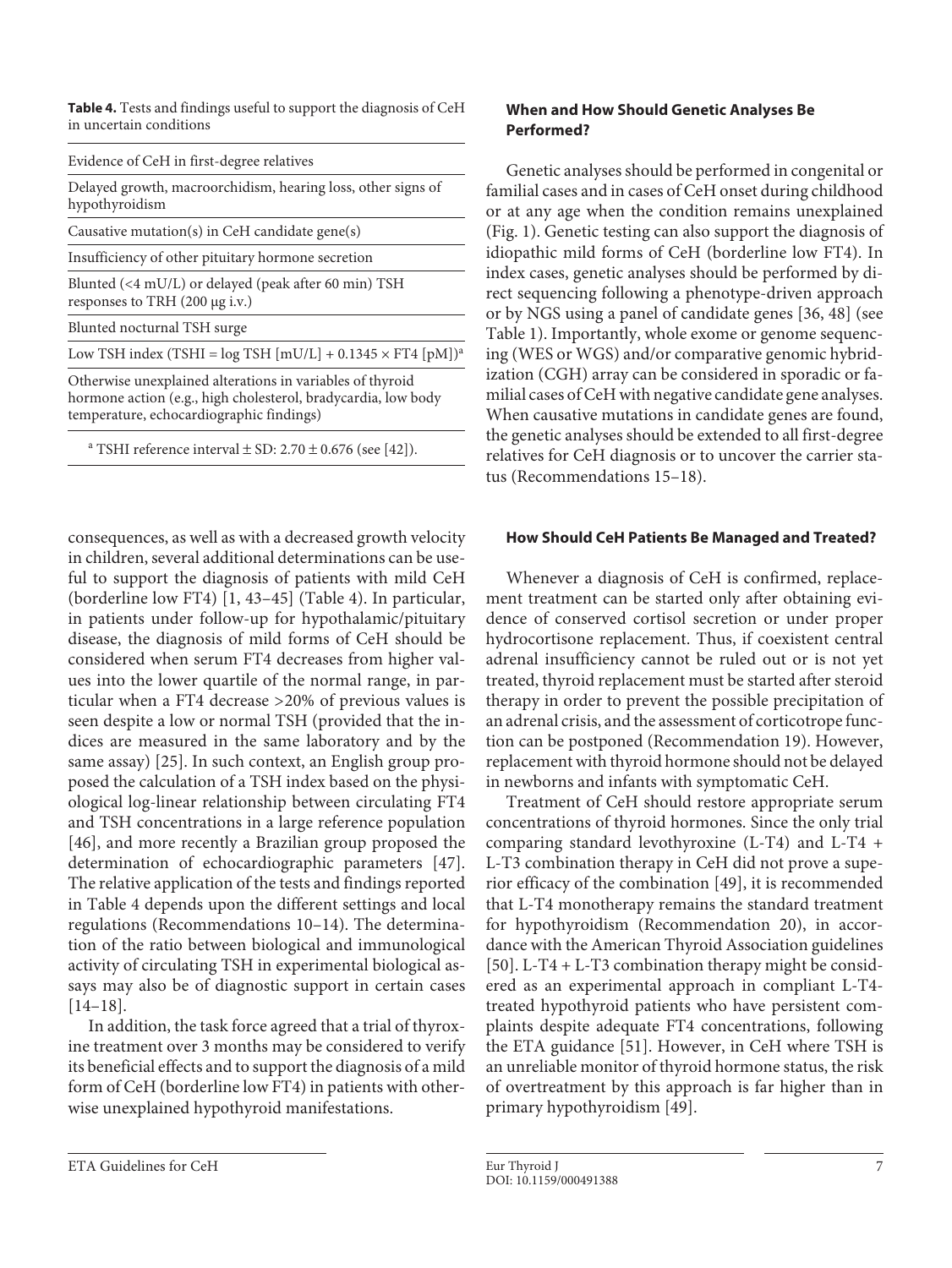In children and young adults, a starting full replacement dose of L-T4 can generally be advised when commencing treatment. In congenital CeH, high L-T4 treatment should be started as soon as possible (optimally within 2 weeks after birth) at doses used also for primary congenital hypothyroidism (10–12 μg/kg body weight [bw]/day), in order to rapidly rescue serum FT4 concentrations to normal range and secure optimal neurodevelopment as soon as possible [52]. In milder congenital forms of CeH, commencement of treatment with lower L-T4 doses (5–10 μg/kg bw/day) can also be considered and should avoid the risk of overtreatment (Recommendations 21, 22).

As in primary hypothyroidism [53], younger CeH patients require higher doses than the older ones [24, 25]. In children, L-T4 treatment was reported to promote an acceleration of growth velocity allowing attainment of target height [11, 28, 43]. Progressively lower doses are required in the transition to adulthood [54]. Indeed, mean L-T4 daily doses of 1.2–1.6 μg/kg bw/day were judged sufficient in the large majority of adult CeH patients, with the main aim of achieving a more appropriate metabolic profile [24, 25, 55]. In the elderly or in patients with longstanding hypothyroidism that are at risk of untoward effects mainly due to concomitant heart diseases, L-T4 treatment could be started at a lower daily dosage and then progressively increased during the following weeks or months up to 1.0–1.2 μg/kg bw/day (Recommendations 23, 24). Treatment of milder forms of CeH (FT4 concentrations within the lower limit of normal range) may be dispensable in elderly patients >75 years of age (Recommendation 25).

The determination of circulating free thyroid hormone concentrations is of major significance in monitoring L-T4 treatment in CeH patients [1, 24, 25, 49, 56–58]. Blood should be withdrawn before or at least 4 h after the L-T4 administration [59]. The determination of FT4 acquires a more relevant role in the evaluation of replacement therapy than in primary hypothyroidism. Several groups [49, 56, 58, 60] reported that concentrations of FT4 in the upper part of normal range might represent an appropriate target in most treated CeH patients (Recommendation 26).

In primary hypothyroidism, L-T4 replacement is easily tuned by serum TSH measurement, but this parameter has a different significance in CeH patients. In particular, serum TSH concentrations are rapidly suppressed in a large portion of CeH patients during the administration of L-T4 [24, 25]. A couple of groups also reported that low TSH values are more likely to be associated with adequate replacement in CeH patients [61, 62]. Therefore, a TSH value above the lower limit of normal may indicate the need for up-titrating the daily L-T4 dose. However, the TSH determination becomes useless during treatment of CeH in patients with low baseline concentrations of TSH (Recommendation 27).

Once adequate thyroid replacement is achieved, pediatric patients with CeH should undergo monitoring of FT4 according to the age-related reference ranges and should be monitored like patients with primary hypothyroidism. An annual monitoring of FT4 should be sufficient in adult CeH patients. The experts recommend that TSH or T3 should be measured only when insufficient or excessive replacement, respectively, is suspected (Recommendations 28–30).

On the basis of previously illustrated recommendations, an insufficient replacement should be suspected in CeH patients with serum FT4 concentrations below or close to the lower limit of the normal range, in particular if associated with serum TSH >1.0 mU/L and multiple and persistent hypothyroid manifestations (Recommendation 31). Several conditions are associated with increased thyroid hormone requirements through different mechanisms. In comparison with primary hypothyroidism, there is a higher frequency for such conditions because of the persistent impact from rhGH (reviewed in [63]). Estrogen therapy is also known to impact thyroid replacement, and this is even more so when medicallyassisted fertility treatments are used [64], but these effects are generally transient in most patients [25, 65]. During pregnancy, a 25–50% increase of the L-T4 dose is advised and it is probably better to aim at a higher FT4 concentration, in the upper quartile of the normal range, to minimize the risk of thyroid hormone under-replacement for the fetus [50]. In summary, an up-titration of L-T4 therapy should be considered in all conditions listed in Recommendation 32.

In contrast, as in the case of primary hypothyroidism, down-titration of the L-T4 dose should be considered in elderly CeH patients, in particular if associated with cardiovascular morbidities, and after parturition or menopause, or when the concomitant treatments listed in Recommendation 31 are withdrawn (Recommendation 33). The L-T4 overtreatment should be considered in CeH patients with serum FT4 values above or close to the upper limit of normal (provided that the daily L-T4 dose is taken after blood withdrawal), in particular if associated with clinical thyrotoxic manifestations, or high T3 concentrations (Recommendation 34).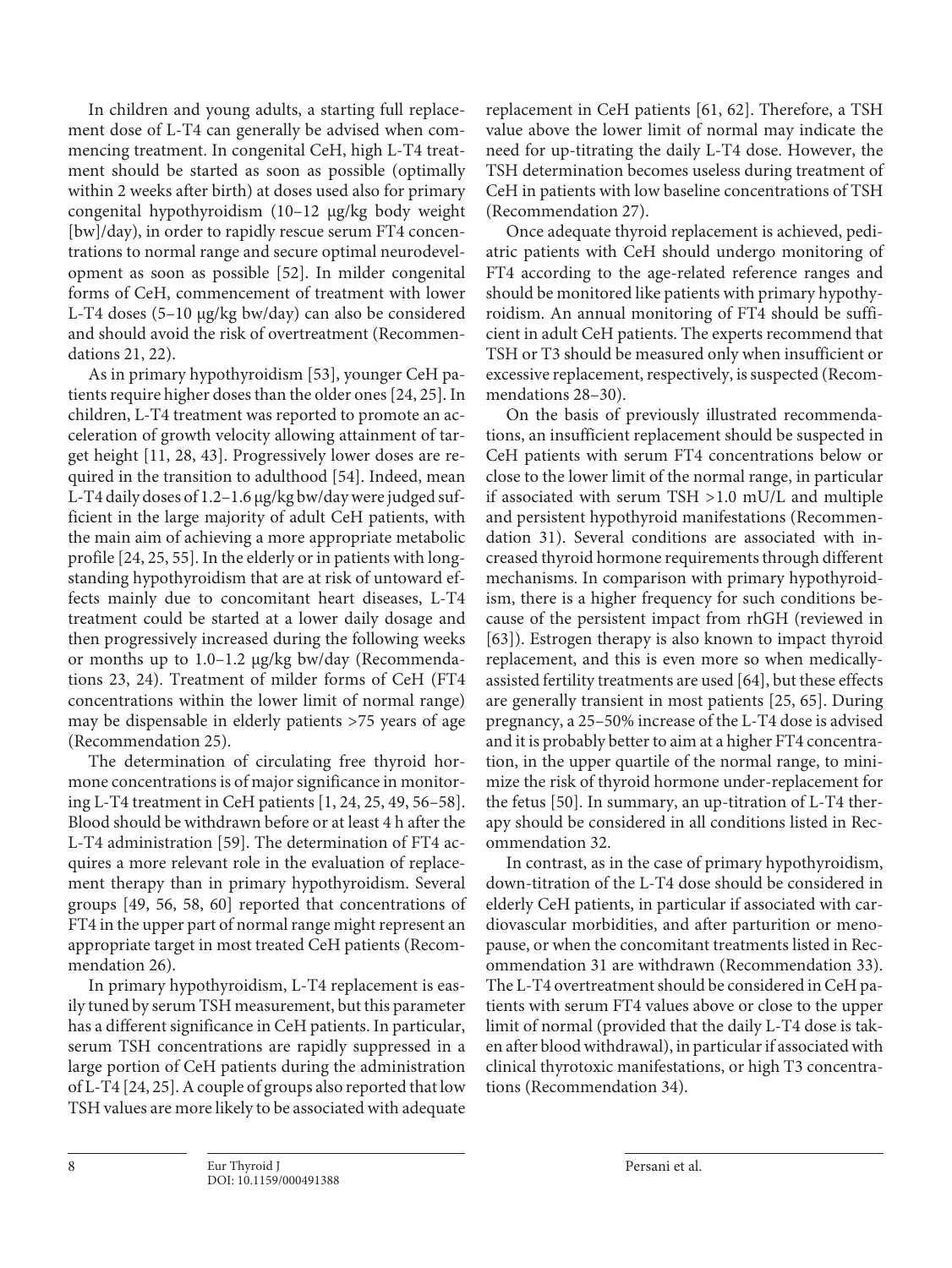## **Disclosure Statement**

All the experts declare no conflict of interest related to the content of the guidance.

## **Appendix 1: Recommendations**

\* Recommendations for pediatric subjects

^ Recommendations for adult subjects

*Which Patients Are at Risk of CeH?* **Recommendation 1**\***^**

We recommend that the diagnosis of CeH should be considered in every subject with low serum concentrations of FT4 and low or normal TSH on a screening examination.

**Strength of recommendation: 1; Level of evidence:** ∅∅∅○

#### **Recommendation 2**\*

We recommend that the diagnosis of CeH should be considered in neonates and children with clinical manifestations of congenital hypothyroidism but low or normal neonatal TSH screening.

#### **Strength of recommendation: 1; Level of evidence:** ∅∅∅∅

#### **Recommendation 3**\***^**

We suggest that the diagnosis of CeH should be considered in patients with a low serum concentration of FT4 and slight TSH elevations (<10 mU/L, or inappropriately lower than expected on the basis of the hypothyroid state).

**Strength of recommendation: 2; Level of evidence:** ∅∅○○

#### **Recommendation 4**\*

We recommend screening for CeH all children with a familial history of CeH and/or failure to thrive, developmental delay, GH deficiency, delayed or precocious puberty, or other hypothalamicpituitary defects or lesions.

**Strength of recommendation: 1; Level of evidence:** ∅∅∅∅

#### **Recommendation 5**\***^**

We recommend that CeH due to *IGSF1* defect should be ruled out in adolescents or adult patients with macroorchidism.

**Strength of recommendation: 1; Level of evidence:** ∅∅∅○

#### **Recommendation 6**\***^**

We recommend screening for CeH all patients with a personal or familial history of hypothalamic-pituitary lesions or diseases, moderate to severe head trauma, stroke, previous cranial irradiation, hemochromatosis or iron overload, in particular when hypothyroid manifestations are present.

**Strength of recommendation: 1; Level of evidence:** ∅∅∅○

#### **Recommendation 7**\***^**

We recommend screening for CeH all patients with hypothyroid manifestations associated with clinical findings pointing to a hypothalamic-pituitary disease (e.g., hyperprolactinemia, acromegalic features, diabetes insipidus, recurrent headaches, visual field defects), newborns with hypotonia and/or prolonged jaundice, and/or signs of congenital hypopituitarism (e.g., micropenis with undescended testes), as well as children with developmental delay.

**Strength of recommendation: 1; Level of evidence:** ∅∅∅∅

#### **Recommendation 8**\***^**

We recommend that the onset of CeH should be evaluated in patients with hypothalamic/pituitary disease after the start of treatment with rhGH or estrogen.

**Strength of recommendation: 1; Level of evidence:** ∅∅∅○

#### **Recommendation 9**\***^**

We recommend that the onset of CeH should be evaluated in patients on treatments with ligands of the retinoid X receptor (RXR), ipilimumab (or other checkpoint inhibitors), or mitotane.

**Strength of recommendation: 1; Level of evidence:** ∅∅○○

#### *How Should CeH Be Diagnosed?*

**Recommendation 10**\***^**

We recommend the combined determination of serum FT4 and TSH in order to evaluate the presence of CeH.

**Strength of recommendation: 1; Level of evidence:** ∅∅∅∅

#### **Recommendation 11**\***^**

We recommend that CeH diagnosis should be confirmed by the combined findings of serum FT4 concentrations below the lower limit of the normal range and inappropriately low/normal TSH concentrations on at least two separate determinations, and after exclusion of the conditions reported in Table 3.

**Strength of recommendation: 1; Level of evidence:** ∅∅∅○

#### **Recommendation 12**\***^**

The isolated finding of low FT3 or total T3 concentrations is not indicative of CeH, but rather of nonthyroidal illness or deiodination defects (e.g., *SBP2* gene defect).

**Strength of recommendation: 1; Level of evidence:** ∅∅○○

#### **Recommendation 13**\***^**

In patients under follow-up for hypothalamic-pituitary disease, FT4 and TSH should be monitored during childhood at least biannually and later on a yearly basis, and we suggest that CeH diagnosis should be considered when serum FT4 falls in the lower quartile of the normal range, in particular when a FT4 decrease >20% of previous values is seen (provided that the variables are measured by the same assay) despite a low or normal TSH.

**Strength of recommendation: 2; Level of evidence:** ∅○○○

#### **Recommendation 14**\***^**

We suggest that the diagnosis of mild CeH (borderline low FT4, with inappropriately low TSH) should be supported by a combination of several other findings summarized in Table 4 (the relative application and importance of these tests and findings may vary in different settings).

**Strength of recommendation: 2; Level of evidence:** ∅○○○

#### *When and How Should Genetic Analyses Be Performed?*  **Recommendation 15**\***^**

We recommend genetic analyses in congenital cases and in cases of CeH onset during childhood or at any age when CeH remains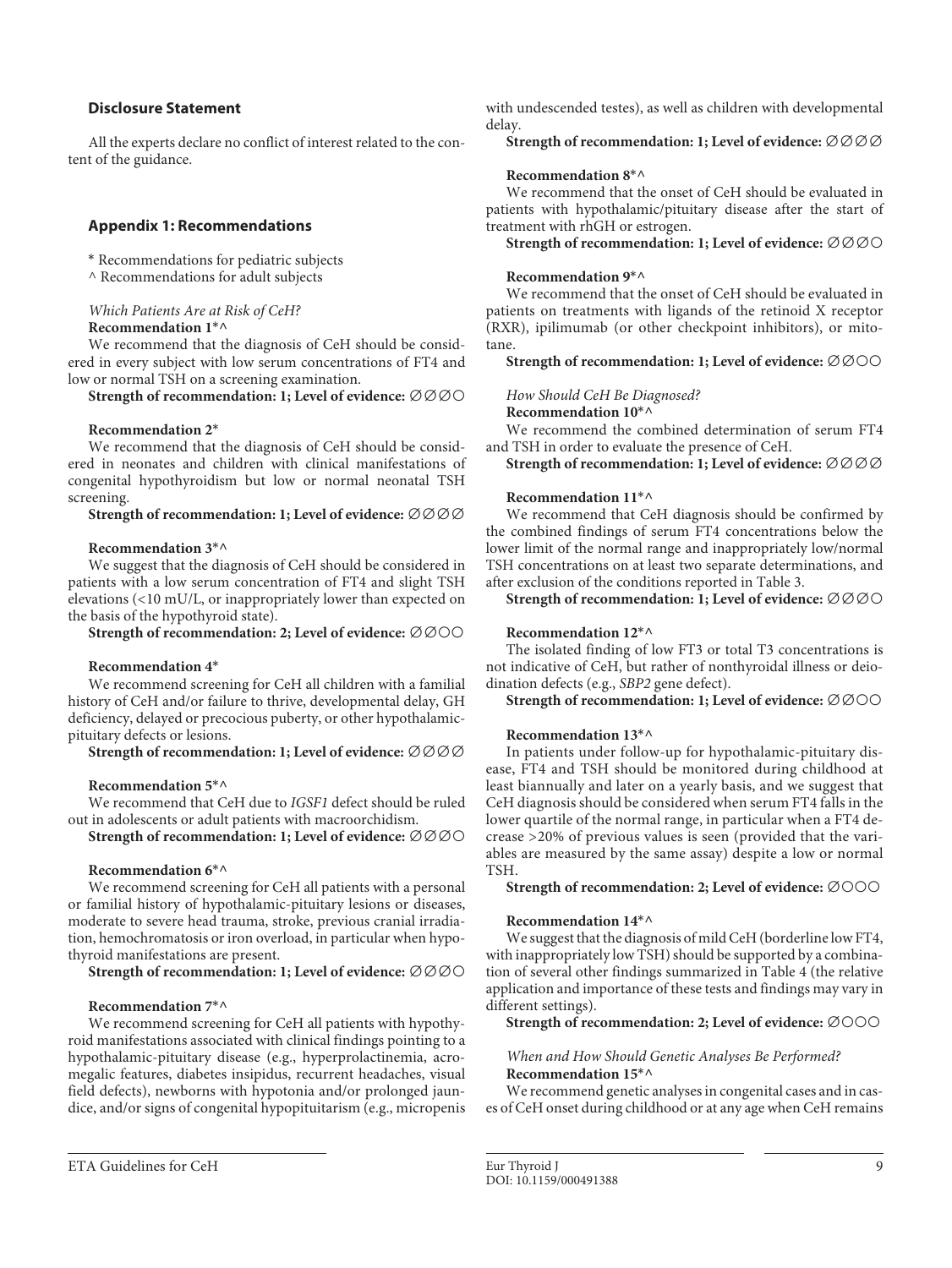unexplained or to support the diagnosis of idiopathic mild forms of CeH (borderline low FT4).

#### **Strength of recommendation: 1; Level of evidence:** ∅∅○○

#### **Recommendation 16**\***^**

In index cases, we recommend genetic analyses by direct sequencing following a phenotype-driven approach or by NGS using a panel of candidate genes (see Table 1).

**Strength of recommendation: 1; Level of evidence:** ∅∅○○

#### **Recommendation 17**\***^**

We suggest that WES/WGS/CGH array should be considered in sporadic or familial cases of CeH with negative candidate gene analyses.

**Strength of recommendation: 2; Level of evidence:** ∅○○○

#### **Recommendation 18**\***^**

When causative mutations in candidate genes are found, we recommend the extension of the genetic analyses to all first-degree relatives for (early) CeH diagnosis or to uncover the carrier status.

**Strength of recommendation: 1; Level of evidence:** ∅∅∅○

*How Should CeH Patients Be Managed and Treated?* **Recommendation 19**\***^** We recommend L-T4 as first-line treatment of CeH. **Strength of recommendation: 1; Level of evidence:** ∅∅∅∅

#### **Recommendation 20**\***^**

In CeH patients, we recommend starting replacement treatment with L-T4 only after evidence of conserved cortisol secretion. If coexistent central adrenal insufficiency is not ruled out, thyroid replacement must be started after steroid therapy in order to prevent the possible induction of an adrenal crisis.

**Strength of recommendation: 1; Level of evidence:** ∅∅∅∅

#### **Recommendation 21**\*

In congenital and severe forms of CeH (e.g., TSHβ mutations), we recommend starting L-T4 treatment as soon as possible (optimally within 2 weeks after birth) at doses used also for primary congenital hypothyroidism (10–12 μg/kg bw/day), in order to rapidly rescue serum FT4 levels to normal range and secure optimal treatment as quickly as possible.

**Strength of recommendation: 1; Level of evidence:** ∅∅∅∅

#### **Recommendation 22**\*

In milder forms of congenital CeH, we suggest to start replacement therapy at lower L-T4 doses (5–10 μg/kg bw/day), to avoid the risk of overtreatment.

**Strength of recommendation: 2; Level of evidence:** ∅○○○

#### **Recommendation 23**\*

In CeH forms diagnosed during childhood or adolescence, we recommend to start L-T4 treatment at doses of 3.0–5.0 or 2.0–2.4 μg/kg bw/day, respectively.

**Strength of recommendation: 1; Level of evidence:** ∅∅○○

#### **Recommendation 24^**

In adult patients with CeH, we recommend targeting of L-T4 replacement to a dose according to age and bw:

- − 1.21–1.6 μg/kg bw/day in patients younger than 60 years of age
- − 1.0–1.2 μg/kg bw/day in adults older than 60 years of age, or in younger patients with concomitant cardiac disease **Strength of recommendation: 1; Level of evidence:** ∅∅○○

#### **Recommendation 25^**

As in primary disease, we recommend to avoid treatment of milder forms of CeH (FT4 concentrations within the lower limit of normal range) in elderly patients >75 years of age.

**Strength of recommendation: 1; Level of evidence:** ∅∅○○

#### **Recommendation 26**\***^**

In patients with CeH, we recommend to check adequacy of replacement therapy 6–8 weeks after the start of L-T4 replacement with concomitant FT4 and TSH measurements, provided that blood is withdrawn before the morning replacement dose or at least 4 h after the L-T4 administration. We recommend that replacement therapy should be aimed to maintain FT4 above the median value of the normal range.

**Strength of recommendation: 1; Level of evidence:** ∅∅∅○

#### **Recommendation 27**\***^**

Low TSH concentrations in serum point to an adequate replacement in CeH patients with TSH values above the lower limit of normal range at baseline. The TSH determination becomes useless during treatment of CeH cases with low TSH values at baseline.

**Strength of recommendation: 1; Level of evidence:** ∅∅○○

#### **Recommendation 28**\*

Once adequate thyroid replacement is achieved, we recommend monitoring pediatric patients with CeH by maintaining FT4 concentrations according to the age-related reference ranges and their follow-up should be conducted like in patients with primary hypothyroidism.

**Strength of recommendation: 1; Level of evidence:** ∅∅∅○

#### **Recommendation 29^**

Once adequate thyroid replacement is achieved, we recommend annual monitoring of FT4 in adult patients with CeH.

**Strength of recommendation: 1; Level of evidence:** ∅∅∅○

#### **Recommendation 30**\***^**

We recommend that TSH and/or T3 (total or free) should be measured in CeH patients when insufficient or excessive replacement is suspected.

**Strength of recommendation: 1; Level of evidence:** ∅∅○○

#### **Recommendation 31**\***^**

We recommend that insufficient thyroid replacement should be considered in CeH patients when serum FT4 concentrations are below or close to the lower limit of the normal range, in particular if associated with serum TSH >1.0 mU/L and multiple and persistent hypothyroid manifestations.

**Strength of recommendation: 1; Level of evidence:** ∅∅○○

#### **Recommendation 32**\***^**

In CeH patients, we recommend to consider up-titration of the L-T4 dose in all conditions listed below:

− retarded psychomotor and cognitive development in infants and children;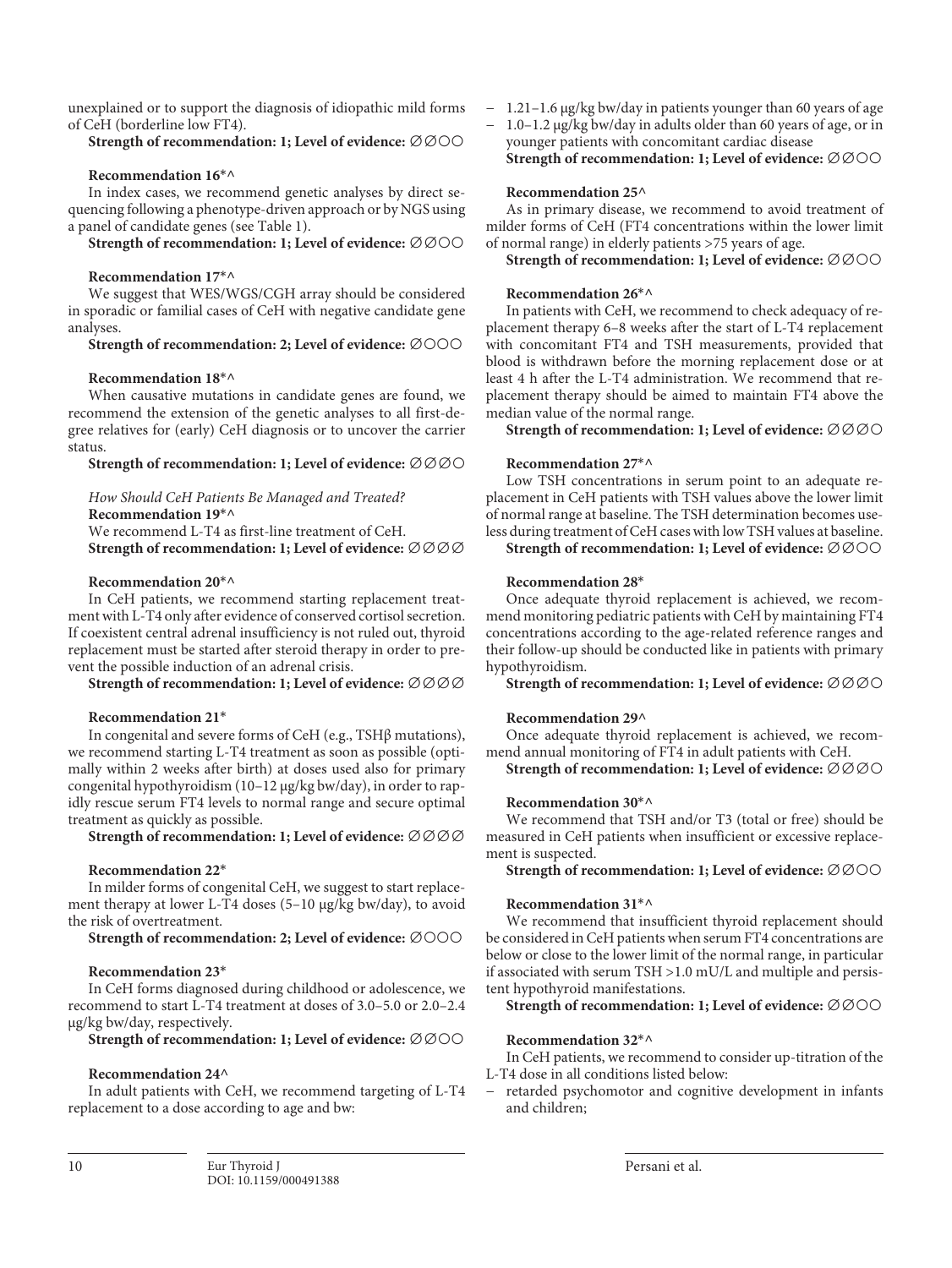- introduction of GH replacement therapy;
- introduction of estrogen replacement therapy or oral contraceptives;
- pubertal development;
- controlled ovarian stimulation;
- pregnancy;
- weight gain;
- introduction of treatments impacting L-T4 absorption or thyroid hormone metabolism.
- In these cases, TSH and FT4 should be measured 4–6 weeks after the up-titration in order to check the adequacy of replacement.
- **Strength of recommendation: 1; Level of evidence:** ∅∅○○

#### **Recommendation 33^**

We recommend down-titration of the L-T4 dose in elderly CeH patients, in particular with associated cardiovascular morbidities, and after parturition or menopause or weight loss, or when the concomitant treatments listed in Recommendation 31 are withdrawn.

In these cases, TSH and FT4 should be measured 4–6 weeks after the down-titration in order to check the adequacy of replacement.

#### **Strength of recommendation: 1; Level of evidence:** ∅∅○○

#### **Recommendation 34**\***^**

We recommend that L-T4 overtreatment should be considered in CeH patients when serum FT4 concentrations are above or close to the upper limit of normal (provided that L-T4 is taken after blood withdrawal), in particular if associated with clinical thyrotoxic manifestations, or high T3 concentrations.

**Strength of recommendation: 1; Level of evidence:** ∅∅○○

#### **References**

- 1 Persani L: Clinical review: central hypothyroidism: pathogenic, diagnostic, and therapeutic challenges. J Clin Endocrinol Metab 2012;97:3068–3078.
- 2 Persani L, Beck-Peccoz P: Central hypothyroidism; in Braverman LE, Cooper D (ed): Werner and Ingbar's The Thyroid: A Fundamental and Clinical Text, ed 10. Lippincott Williams and Wilkins/Wolters Kluwer Health, Philadelphia, 2012, pp 560–568.
- 3 Zwaveling-Soonawala N, van Trotsenburg AS, Verkerk PH: The severity of congenital hypothyroidism of central origin should not be underestimated. J Clin Endocrinol Metab 2015;100:E297–E300.
- 4 Price A, Weetman AP: Screening for central hypothyroidism is unjustified. Br Med J 2001; 322:798.
- 5 Baloch Z, Carayon P, Conte-Devolx B, Demers LM, Feldt-Rasmussen U, Henry JF, Li-Vosli VA, Niccoli-Sire P, John R, Ruf J, Smyth PP, Spencer CA, Stockigt JR: Laboratory medicine practice guidelines. Laboratory support for the diagnosis and monitoring of thyroid disease. Thyroid 2003;13:3–126.
- 6 Wardle CA, Fraser WD, Squire CR: Pitfalls in the use of thyrotropin concentration as a firstline thyroid-function test. Lancet 2001;357: 1013–1014.
- 7 Baquedano MS, Ciaccio M, Dujovne N, Herzovich V, Longueira Y, Warman DM, Rivarola MA, Belgorosky A: Two novel mutations of the TSH-beta subunit gene underlying congenital central hypothyroidism undetectable in neonatal TSH screening. J Clin Endocrinol Metab 2010;95:E98–E103.
- 8 Kempers MJ, van der Sluijs Veer L, Nijhuisvan der Sanden RW, Lanting CI, Kooistra L, Wiedijk BM, Last BF, de Vijlder JJ, Grootenhuis MA, Vulsma T: Neonatal screening for congenital hypothyroidism in the Netherlands: cognitive and motor outcome at 10 years of age. J Clin Endocrinol Metab 2007;92: 919–924.
- 9 Nebesio TD, McKenna MP, Nabhan ZM, Eugster EA: Newborn screening results in children with central hypothyroidism. J Pediatr 2010;156:990–993.
- 10 Adachi M, Soneda A, Asakura Y, Muroya K, Yamagami Y, Hirahara F: Mass screening of newborns for congenital hypothyroidism of central origin by free thyroxine measurement of blood samples on filter paper. Eur J Endocrinol 2012;166:829–838.
- 11 Bonomi M, Busnelli M, Beck-Peccoz P, Costanzo D, Antonica F, Dolci C, Pilotta A, Buzi F, Persani L: A family with complete resistance to thyrotropin-releasing hormone. N Engl J Med 2009;360:731–734.
- 12 Sun Y, Bak B, Schoenmakers N, van Trotsenburg AS, Oostdijk W, Voshol P, Cambridge E, White JK, le Tissier P, Gharavy SN, Martinez-Barbera JP, Stokvis-Brantsma WH, Vulsma T, Kempers MJ, Persani L, Campi I, Bonomi M, Beck-Peccoz P, Zhu H, Davis TM, Hokken-Koelega AC, Del Blanco DG, Rangasami JJ, Ruivenkamp CA, Laros JF, Kriek M, Kant SG, Bosch CA, Biermasz NR, Appelman-Dijkstra NM, Corssmit EP, Hovens GC, Pereira AM, den Dunnen JT, Wade MG, Breuning MH, Hennekam RC, Chatterjee K, Dattani MT, Wit JM, Bernard DJ: Loss-of-function mutations in IGSF1 cause an X-linked syndrome of central hypothyroidism and testicular enlargement. Nat Genet 2012;44:1375–1381.
- 13 Heinen CA, Losekoot M, Sun Y, Watson PJ, Fairall L, Joustra SD, Zwaveling-Soonawala N, Oostdijk W, van den Akker EL, Alders M, Santen GW, van Rijn RR, Dreschler WA, Surovtseva OV, Biermasz NR, Hennekam RC, Wit JM, Schwabe JW, Boelen A, Fliers E, van Trotsenburg AS: Mutations in TBL1X are associated with central hypothyroidism. J Clin Endocrinol Metab 2016;101:4564–4573.
- 14 Faglia G, Bitensky L, Pinchera A, Ferrari C, Paracchi A, Beck-Peccoz P, Ambrosi B, Spada A: Thyrotropin secretion in patients with central hypothyroidism: evidence for reduced bio-

logical activity of immunoreactive thyrotropin. J Clin Endocrinol Metab 1979;48:989–998.

- 15 Beck-Peccoz P, Amr S, Menezes-Ferreira MM, Faglia G, Weintraub BD: Decreased receptor binding of biologically inactive thyrotropin in central hypothyroidism. Effect of treatment with thyrotropin-releasing hormone. N Engl J Med 1985;312:1085–1090.
- 16 Horimoto M, Nishikawa M, Ishihara T, Yoshikawa N, Yoshimura M, Inada M: Bioactivity of thyrotropin (TSH) in patients with central hypothyroidism: comparison between in vivo 3,5,3′-triiodothyronine response to TSH and in vitro bioactivity of TSH. J Clin Endocrinol Metab 1995;80:1124–1128.
- 17 Persani L, Ferretti E, Borgato S, Faglia G, Beck-Peccoz P: Circulating thyrotropin bioactivity in sporadic central hypothyroidism. J Clin Endocrinol Metab 2000;85:3631–3635.
- 18 Persani L, Tonacchera M, Beck-Peccoz P, Vitti P, Mammoli C, Chiovato L, Elisei R, Faglia G, Ludgate M, Vassart G: Measurement of cAMP accumulation in Chinese hamster ovary cells transfected with the recombinant human TSH receptor (CHO-R): a new bioassay for human thyrotropin. J Endocrinol Invest 1993;16:511–519.
- Guyatt GH, Oxman AD, Vist GE, et al; GRADE Working Group: GRADE: an emerging consensus on rating quality of evidence and strength of recommendations. Br Med J 2008;336:924–926.
- 20 Swiglo BA, Murad MH, Schunemann HJ, Kunz R, Vigersky RA, Guyatt GH, Montori VM: A case for clarity, consistency, and helpfulness: state-of-the-art clinical practice guidelines in endocrinology using the grading of recommendations, assessment, development, and evaluation system. J Clin Endocrinol Metab 2008;93:666–673.
- 21 Brouwers MC, Kho ME, Browman GP, et al: AGREE II: Advancing guideline development, reporting and evaluation in healthcare. CMAJ 2010;182:E839–E842.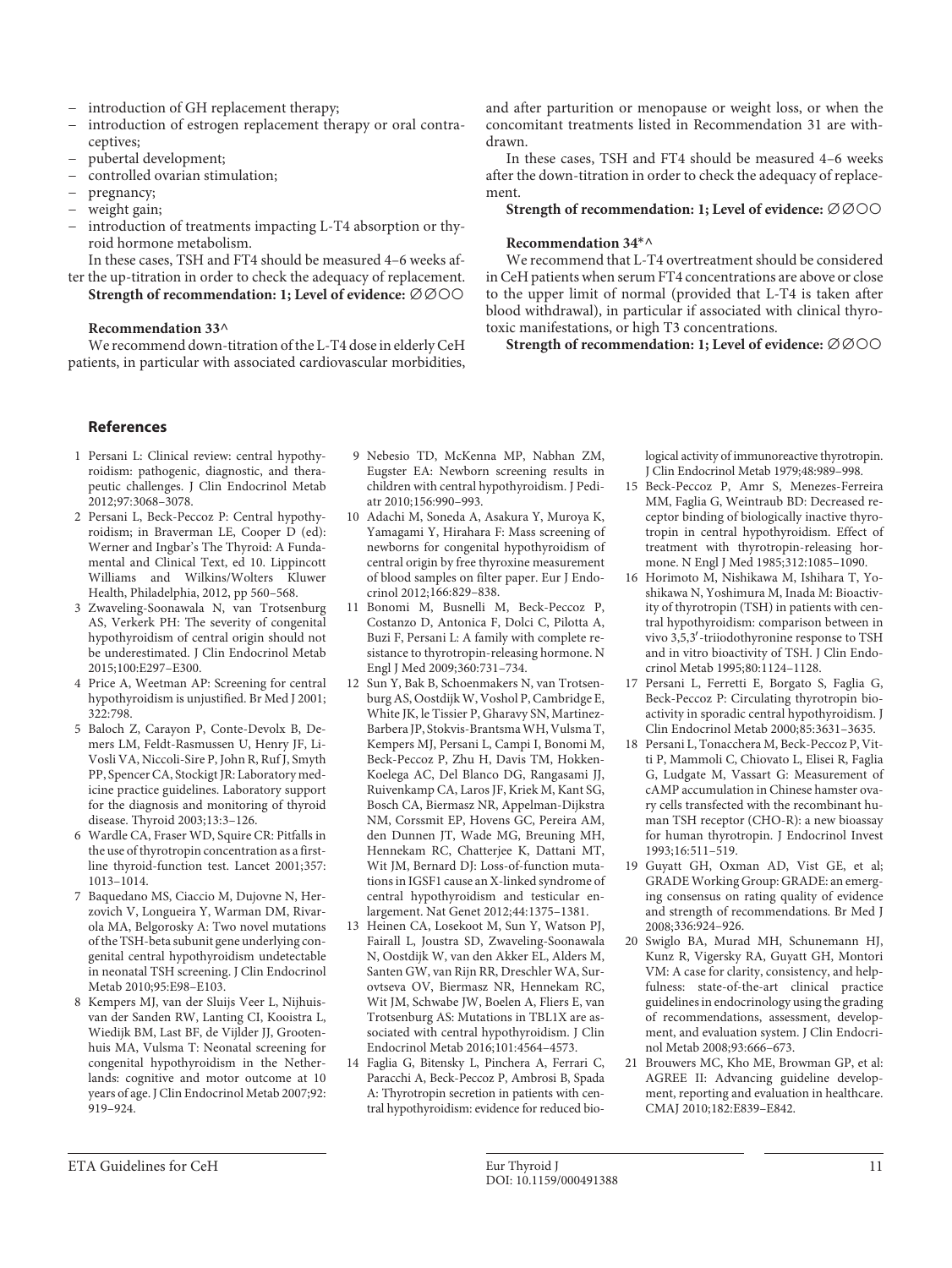- 22 Kapelari K, Kirchlechner C, Högler W, Schweitzer K, Virgolini I, Moncayo R: Pediatric reference intervals for thyroid hormone levels from birth to adulthood: a retrospective study. BMC Endocr Disord 2008;8:15.
- 23 Park SY, Kim HI, Oh HK, Kim TH, Jang HW, Chung JH, Shin MH, Kim SW: Age- and gender-specific reference intervals of TSH and free T4 in an iodine-replete area: data from Korean National Health and Nutrition Examination Survey IV (2013–2015). PLoS One 2018;13:e0190738.
- 24 Ferretti E, Persani L, Jaffrain-Rea ML, Giambona S, Tamburrano G, Beck-Peccoz P: Evaluation of the adequacy of levothyroxine replacement therapy in patients with central hypothyroidism. J Clin Endocrinol Metab 1999;84:924–929.
- 25 Alexopoulou O, Beguin C, De Nayer P, Maiter D: Clinical and hormonal characteristics of central hypothyroidism at diagnosis and during follow-up in adult patients. Eur J Endocrinol 2004;150:1–8.
- 26 Bonomi M, Proverbio MC, Weber G, Chiumello G, Beck-Peccoz P, Persani L: Hyperplastic pituitary gland, high serum glycoprotein hormone alpha-subunit, and variable circulating thyrotropin (TSH) levels as hallmark of central hypothyroidism due to mutations of the TSH beta gene. J Clin Endocrinol Metab 2001; 86:1600–1604.
- 27 Miyai K: Congenital thyrotropin deficiency from discovery to molecular biology, postgenome and preventive medicine. Endocr J 2007;54:191–203.
- 28 Collu R, Tang J, Castagne J, Lagace G, Masson N, Huot C, Deal C, Delvin E, Faccenda E, Eidne KA, Van Vliet G: A novel mechanism for isolated central hypothyroidism: inactivating mutations in the thyrotropin-releasing hormone receptor gene. J Clin Endocrinol Metab 1997;82:1561–1565.
- 29 Koulouri O, Nicholas AK, Schoenmakers E, Mokrosinski J, Lane F, Cole T, Kirk J, Farooqi IS, Chatterjee VK, Gurnell M, Schoenmakers N: A novel thyrotropin-releasing hormone receptor missense mutation (P81R) in central congenital hypothyroidism. J Clin Endocrinol Metab 2016;101:847–851.
- 30 Garcia M, Gonzalez de Buitrago J, Jimenez-Roses M, Pardo L, Hinkle PM, Moreno JC: Central hypothyroidism due to a TRHR mutation causing impaired ligand affinity and transactivation of Gq. J Clin Endocrinol Metab 2017;102:2433–2442.
- 31 Joustra SD, van der Plas EM, Goede J, Oostdijk W, Delemarre-van de Waal HA, Hack WW, van Buuren S, Wit JM: New reference charts for testicular volume in Dutch children and adolescents allow the calculation of standard deviation scores. Acta Paediatr 2015; 104:e271–e278.
- 32 Joustra SD, Heinen CA, Schoenmakers N, Bonomi M, Ballieux BE, Turgeon MO, Bernard DJ, Fliers E, van Trotsenburg AS, Losekoot M, Persani L, Wit JM, Biermasz NR, Pereira AM, Oostdijk W: IGSF1 deficiency: lessons from an extensive case series and recommendations for clinical management. J Clin Endocrinol Metab 2016;101:1627–1636.
- 33 Zwaveling-Soonawala N, Naafs JC, Verkerk PH, van Trotsenburg ASP: Mortality in children with early detected congenital central hypothyroidism. J Clin Endocrinol Metab 2018, Epub ahead of print.
- 34 Yamada M, Mori M: Mechanisms related to the pathophysiology and management of central hypothyroidism. Nat Clin Pract Endocrinol Metab 2008;4:683–694.
- 35 Pfaffle R, Klammt J: Pituitary transcription factors in the aetiology of combined pituitary hormone deficiency. Best Pract Res Clin Endocrinol Metab 2011;25:43–60.
- 36 Persani L, Bonomi M: The multiple genetic causes of central hypothyroidism. Best Pract Res Clin Endocrinol Metab 2017;31:255–263.
- 37 Giri D, Vignola ML, Gualtieri A, Scagliotti V, McNamara P, Peak M, Didi M, Gaston-Massuet C, Senniappan S: Novel FOXA2 mutation causes hyperinsulinism, hypopituitarism with craniofacial and endoderm-derived organ abnormalities. Hum Mol Genet 2017;26: 4315–4326.
- 38 Haugen BR: Drugs that suppress TSH or cause central hypothyroidism. Best Pract Res Clin Endocrinol Metab 2009;23:793–800.
- 39 Russo M, Scollo C, Pellegriti G, Cotta OR, Squatrito S, Frasca F, Cannavò S, Gullo D: Mitotane treatment in patients with adrenocortical cancer causes central hypothyroidism. Clin Endocrinol (Oxf) 2016;84:614–6199.
- 40 Neumann S, Raaka BM, Gershengorn MC: Constitutively active thyrotropin and thyrotropin-releasing hormone receptors and their inverse agonists. Methods Enzymol 2010;485: 147–160.
- 41 Barbesino G, Sluss PM, Caturegli P: Central hypothyroidism in a patient with pituitary autoimmunity: evidence for TSH-independent thyroid hormone synthesis. J Clin Endocrinol Metab 2012;97:345–350.
- 42 Lee KO, Persani L, Tan M, Sundram FX, Beck-Peccoz P: Thyrotropin with decreased biological activity, a delayed consequence of cranial irradiation for nasopharyngeal carcinoma. J Endocrinol Invest 1995;18:800–805.
- 43 Rose SR: Cranial irradiation and central hypothyroidism. Trends Endocrinol Metab 2001;12:97–104.
- 44 Rose SR, Lustig RH, Pitukcheewanont P, Broome DC, Burghen GA, Li H, Hudson MM, Kun LE, Heideman RL: Diagnosis of hidden central hypothyroidism in survivors of childhood cancer. J Clin Endocrinol Metab 1999;84:4472–4479.
- 45 Darzy KH, Shalet SM: Circadian and stimulated thyrotropin secretion in cranially irradiated adult cancer survivors. J Clin Endocrinol Metab 2005;90:6490–6497.
- 46 Jostel A, Ryder WD, Shalet SM: The use of thyroid function tests in the diagnosis of hypopituitarism: definition and evaluation of the TSH Index. Clin Endocrinol (Oxf) 2009; 71:529–534.
- 47 Doin FC, Rosa-Borges M, Martins MR, Moisés VA, Abucham J: Diagnosis of subclinical central hypothyroidism in patients with hypothalamic-pituitary disease by Doppler echocardiography. Eur J Endocrinol 2012; 166:631–640.
- 48 Persani L, de Filippis T, Colombo C, Gentilini D: Genetics in endocrinology: genetic diagnosis of endocrine diseases by NGS: novel scenarios and unpredictable risks. Eur J Endocrinol 2018, Epub ahead of print.
- 49 Slawik M, Klawitter B, Meiser E, Schories M, Zwermann O, Borm K, Peper M, Lubrich B, Hug MJ, Nauck M, Olschewski M, Beuschlein F, Reincke M: Thyroid hormone replacement for central hypothyroidism: a randomized controlled trial comparing two doses of thyroxine (T4) with a combination of T4 and triiodothyronine. J Clin Endocrinol Metab 2007;92:4115–4122.
- 50 Jonklaas J, Bianco AC, Bauer AJ, Burman KD, Cappola, AR, Celi FS, Cooper DS, Kim BW, Peeters RP, Rosenthal MS, Sawka AM: Guidelines for the treatment of hypothyroidism. Thyroid 2014;24:1670–1751.
- 51 Wiersinga WM, Duntas L, Fadeyev V, Nygaard B, Vanderpump MP: 2012 ETA guidelines: the use of  $\hat{L}$ -T4 + L-T3 in the treatment of hypothyroidism. Eur Thyroid J 2012; 1:55–71.
- 52 Aleksander P, Bruckner-Spieler M, Stohr AM, Lankes E, Kuhnen P, Schnabel D, Ernert A, Stablein W, Craig ME, Blankenstein O, Gruters A, Krude H: Mean high dose L-thyroxine treatment is efficient and safe to achieve a normal IQ in young adult patients with congenital hypothyroidism. J Clin Endocrinol Metab 2018;103:1459–1469.
- 53 Helfand M, Crapo LM: Monitoring therapy in patients taking levothyroxine. Ann Int Med 1990;113:450–454.
- 54 Koch CA, Sarlis NJ: The spectrum of thyroid diseases in childhood and its evolution during transition to adulthood: natural history, diagnosis, differential diagnosis and management. J Endocrinol Invest 2001;24:659–675.
- 55 Feldt-Rasmussen U, Klose M: Central hypothyroidism and its role for cardiovascular risk factors in hypopituitary patients. Endocrine 2016;54:15–23.
- 56 Iverson JF, Mariash CN: Optimal free thyroxine levels for thyroid hormone replacement in hypothyroidism. Endocr Pract 2008;14:550– 555.
- 57 Beck-Peccoz P: Treatment of central hypothyroidism. Clin Endocrinol 2011;74:671– 672.